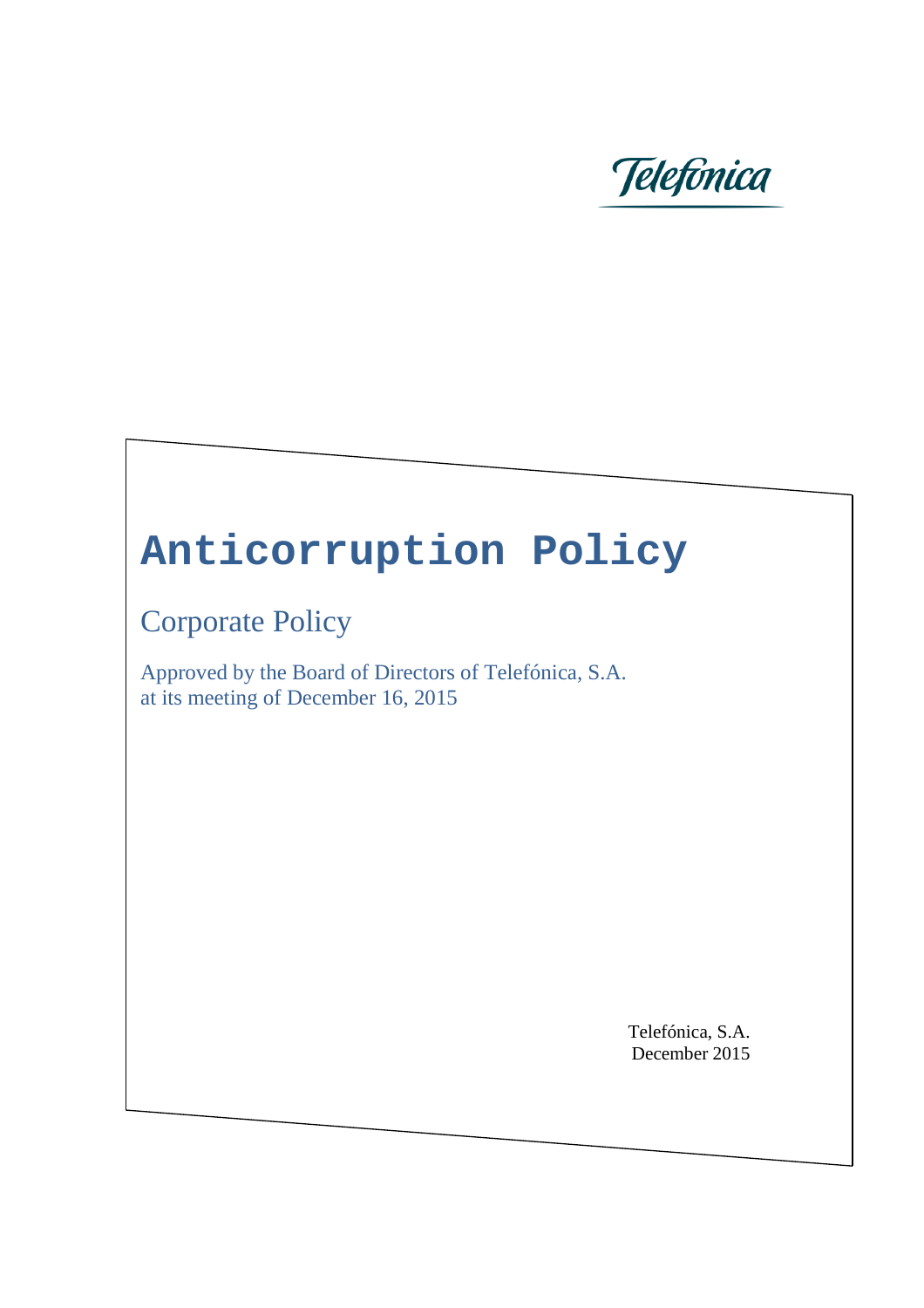# **INDEX**

| $2^{\circ}$     |                                                                                    |  |  |
|-----------------|------------------------------------------------------------------------------------|--|--|
| $\mathbf{3}$    |                                                                                    |  |  |
| 4               |                                                                                    |  |  |
|                 |                                                                                    |  |  |
|                 |                                                                                    |  |  |
| $5\overline{)}$ |                                                                                    |  |  |
| 6               |                                                                                    |  |  |
| $\overline{7}$  | Cooperation of Directors, Executives and Employees, Training and Certifications  6 |  |  |
| 8               |                                                                                    |  |  |
| 9               |                                                                                    |  |  |
| 10 <sup>°</sup> |                                                                                    |  |  |
|                 |                                                                                    |  |  |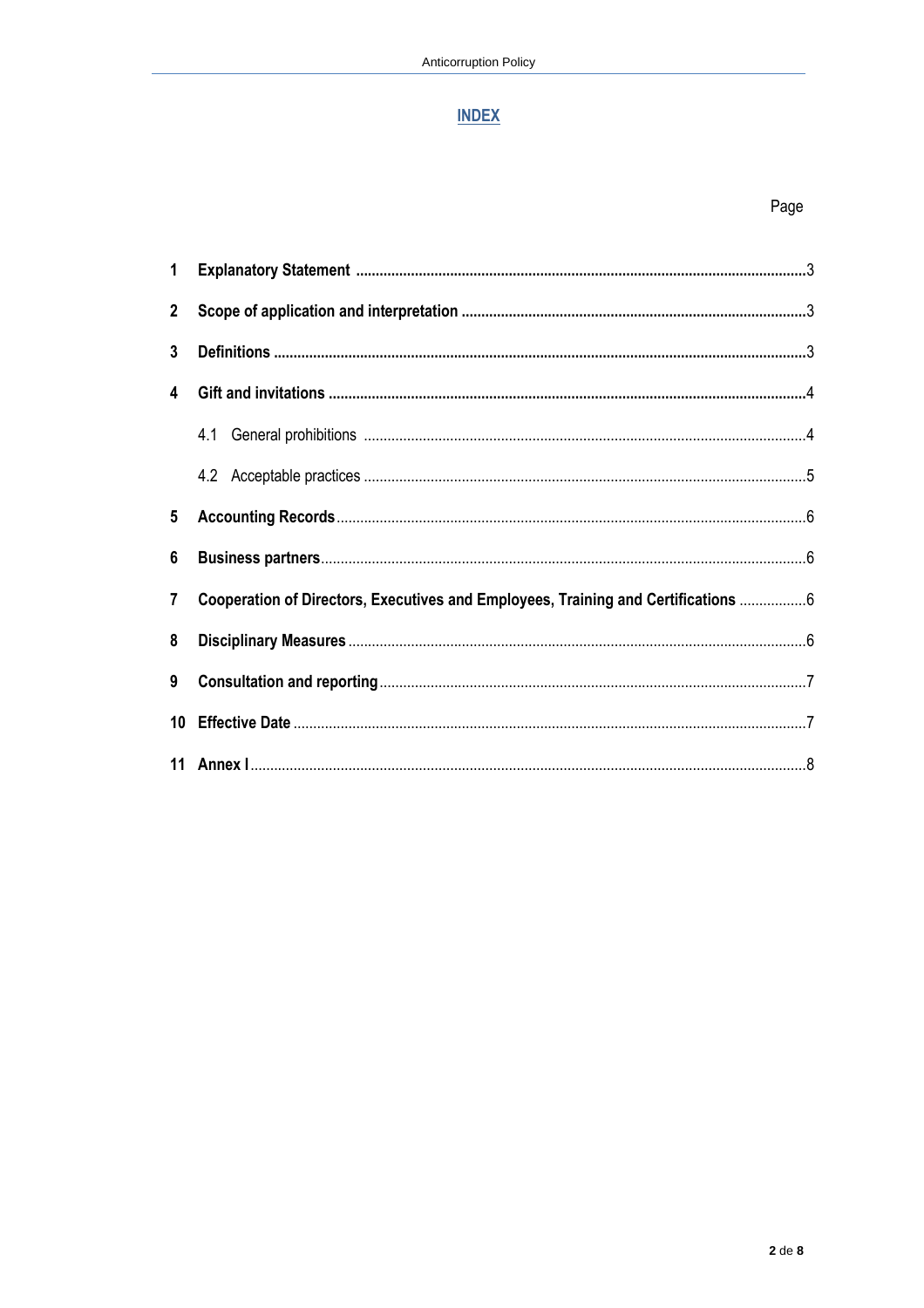#### **1. EXPLANATORY STATEMENT**

This Anticorruption Policy (hereinafter the **"Policy"**) primarily addresses compliance with anticorruption legal requirements, as well as develops, among others, the general principle of integrity set forth in the Business Principles of the Telefónica Group, which comprises of Telefónica, S.A. and all companies controlled directly or indirectly by Telefónica, S.A. (hereinafter, each of Telefónica, S.A. and the companies, the "**Company**"), as a fundamental norm that demonstrates our commitment to act consistent with the strictest ethical principles, conveying the importance of business integrity to all directors, executives and employees of the Company. These Business Principles drive the Company to assume a public commitment to responsible management that goes beyond legal compliance, as well as to promote and ensure respect for the values contained therein among its directors, executives and employees, and business partners. This Policy builds on and reinforces the provisions of the previous Regulations for Gifts, Invitations and Representation Expenses, which it hereby repeals.

Consistent with the main international benchmarks on anticorruption and corporate responsibility—such as the recommendations of the OECD, the U.S. Foreign Corrupt Practices Act (FCPA), the UK Bribery Act, or the penal reforms in Spain and other countries—and in accordance with the aforementioned Business Principles, it is important for the Company to ensure that certain conduct that would threaten its business integrity—such as offering or accepting gifts, invitations, or other types of incentives that could reward or influence a business decision, or create potential conflicts of interest that could put personal priorities ahead of collective ones—are not permitted within the Company, thus fostering a culture where all of its employees behave honestly, without ever seeking an illegitimate benefit for the Company, themselves or third parties by improperly using their positions or contacts.

This Policy establishes guidelines with respect to accepting or offering gifts or invitations and forbids any kind of bribery. Promising, offering, or giving any benefit or advantage of any kind, either directly or indirectly (through a third party), in order to influence decisions of any kind (including governmental, administrative, or legal decisions) or to obtain undue advantages for the Company, is strictly prohibited. Accepting any benefits or advantages that may result in a breach of the obligations and duties of the Company's directors, executives and employees is likewise prohibited.

#### **2. SCOPE OF APPLICATION AND INTERPRETATION**

This Policy establishes the minimum requirements that apply to all directors, executives and employees of the Company, in any of the territories in which it is present, as well as to those third parties that broker, collaborate, or participate in business deals on behalf of the Company. Telefónica, S.A. is responsible for developing and establishing any and all instruments, and mechanisms necessary for an adequate and efficient coordination between Telefónica, S.A. and all of the other companies that make up the Telefónica Group, without prejudice to each of these companies' capacities to make autonomous decisions, in accordance with their own corporate interests and the fiduciary duties that the members of their executive boards maintain towards their respective shareholders.

#### **3. DEFINITIONS**

Object of Value: Broadly defined as anything of value, tangible or intangible, in any form, including but not limited to: cash, cash equivalents (such as gift cards and product discounts), loans, gifts, invitations, goods, services, jobs for family members, trips, lodging, entertainment, meals, reimbursement of expenses, favors, business or employment opportunities, compliance with a request to deliver something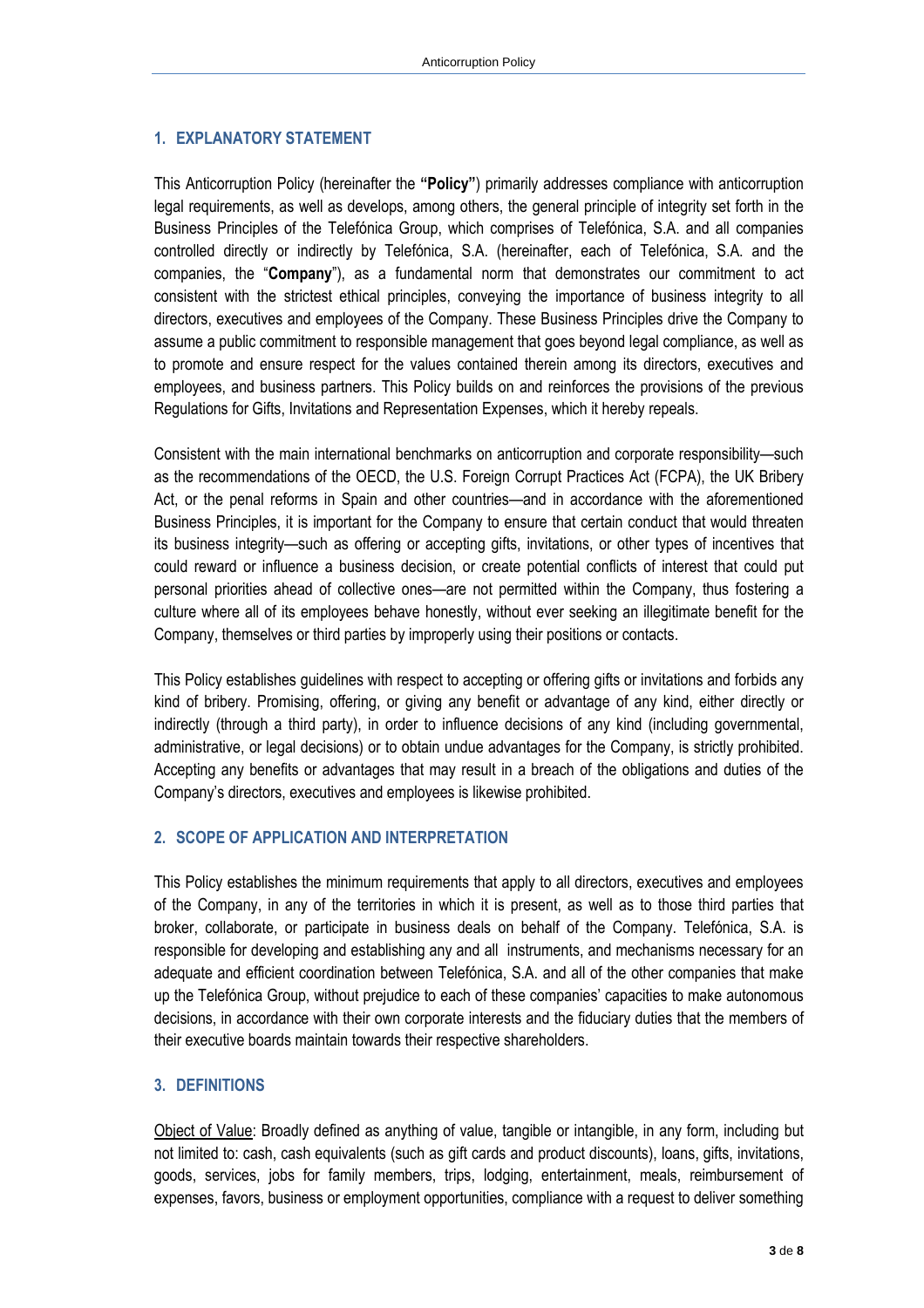of value to a third party, contributions to charities or other nonprofit organizations, and promotional sponsorships.

Public Official/Employee: Refers to: (i) any public or elected official, officer, agent, employee (regardless of rank), or person acting on behalf of a national, provincial, or local government, department, agency, instrumentality, state-owned or state-controlled company, public international organization, political party, or entity that is financed in large measure through public appropriations, is widely perceived to be performing government functions, or has its key officers and directors appointed by a government; and (ii) any political party, candidate for political office, or any person acting on behalf of such party or candidate for political office. Examples include: issuers of government permits, approvals, or licenses (whether international, national, regional, municipal, etc.); airport authorities; employees and executives of state-owned companies; customs, immigration or tax agents; or ministers or representatives of national or foreign governments.

Business Partner: Third parties acting for or on behalf of the Company, or any entity owned or controlled by the Company that can interact with outside parties, especially when they are Public Officials/Employees; or any alliance in which the Company has economic interests, involving, among others, by way of example: agents, brokers, intermediaries, advisors, consultants, representatives, joint venture partners, co-investors, franchisees, authorized suppliers, travel agencies, authorized carriers or customs agents, lawyers or lobbyists acting for or on behalf of the Company.

## **4. GIFTS AND INVITATIONS**

#### **4.1 General prohibitions**

- 4.1.1. It is prohibited to offer, promise, pay, give, or authorize the delivery of any Object of Value, either directly or indirectly (through a third party), to:
	- any Public Official/Employee, or
	- any person or legal entity (public or private) for the purpose of improperly influencing the decision of a Public Official/Employee,

to obtain or retain business or any other advantage. This prohibition applies regardless of whether the payment is to facilitate, accelerate, or speed up a process.

- 4.1.2. It is prohibited to offer, promise, pay, give, authorize the delivery to third parties, or accept Objects of Value of such significance that they may illicitly condition the behavior of the person receiving the Object of Value.
- 4.1.3. No director, executive or employee may benefit, in private purchases from Business Partners or suppliers, from discounts or favorable terms that exceed the terms that are generally applicable to the employees of the corresponding company of the Telefónica Group.
- 4.1.4. It is prohibited to offer, promise, pay, give, or authorize the delivery of any Object of Value to third parties, knowing that there is a high likelihood that the third parties will in turn offer, promise, or provide any of the advantages prohibited in this section 4.1.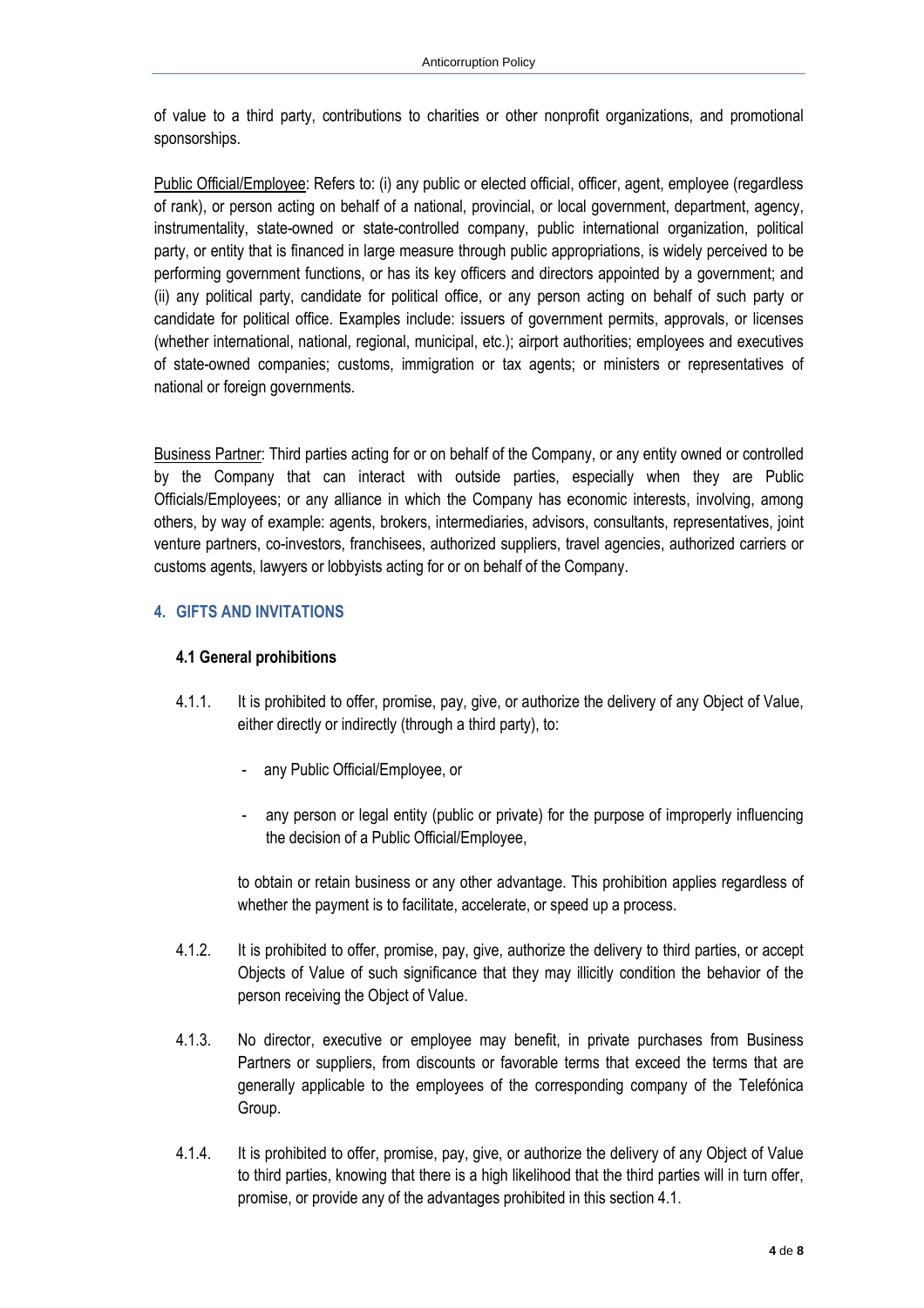It is expressly prohibited to use one's own funds or those of third parties to circumvent the objectives of this Policy.

#### **4.2 Acceptable practices**

Gifts and business entertainment must never be offered or accepted for illicit purposes, and must at all times be:

- Consistent with the laws and regulations, both of the country of the person who extends the invitation as well as of the country of the person receiving it.
- Given or accepted without the expectation of reciprocity: the intent or purpose of the gift or invitation must be simply to build the business relationship within the normal standards of courtesy, and not to influence the person in charge of a particular business decision.
- Socially acceptable: other people (such as peers, competitors, or the press) would agree that the gift or invitation is reasonable, and that it can be discussed without fear of possible social reproach.
- Consistent with the interests of the Company's business, as well as with usual business practices.
- Occasional and not excessive, according to local or industry standards.
- Accurately and appropriately documented with reasonable detail.

It must be kept in mind that the Company's clients or suppliers may have their own internal regulations on this matter, and that it is possible that they are not the same as the standards established in this Policy. Consequently, this circumstance must be considered when offering gifts or business entertainment to directors, executives and employees of those companies, so as to avoid compromising them or their companies.

Acceptance by directors, executives and employees of the Company, within usual company business practices, of invitations to promotional or business events, where the organizing entity or company (other than any company of the Telefónica Group) assumes reasonable transportation, lodging, and/or meal expenses, will not be considered improper, provided that the purpose of said invitation is exclusively to present said organizing company's or entity's products or services, and that the invitation is not individual, but rather addressed to a group of clients or potential clients.

It is likewise acceptable for the companies of the Telefónica Group, within usual company business practices, to assume expenses directly related to promotional events or demonstrations of products or services and, specifically, to invite third parties and assume the corresponding reasonable transportation, lodging, and/or meal expenses, provided that their objective is not to obtain any of the advantages prohibited in section 4.1 *supra*.

Likewise, the companies of the Telefónica Group may assume reasonable expenses directly related to educational events or training forums, including transportation, lodging, and/or meal expenses, provided that their objective is not to obtain any of the advantages prohibited in section 4.1 *supra*.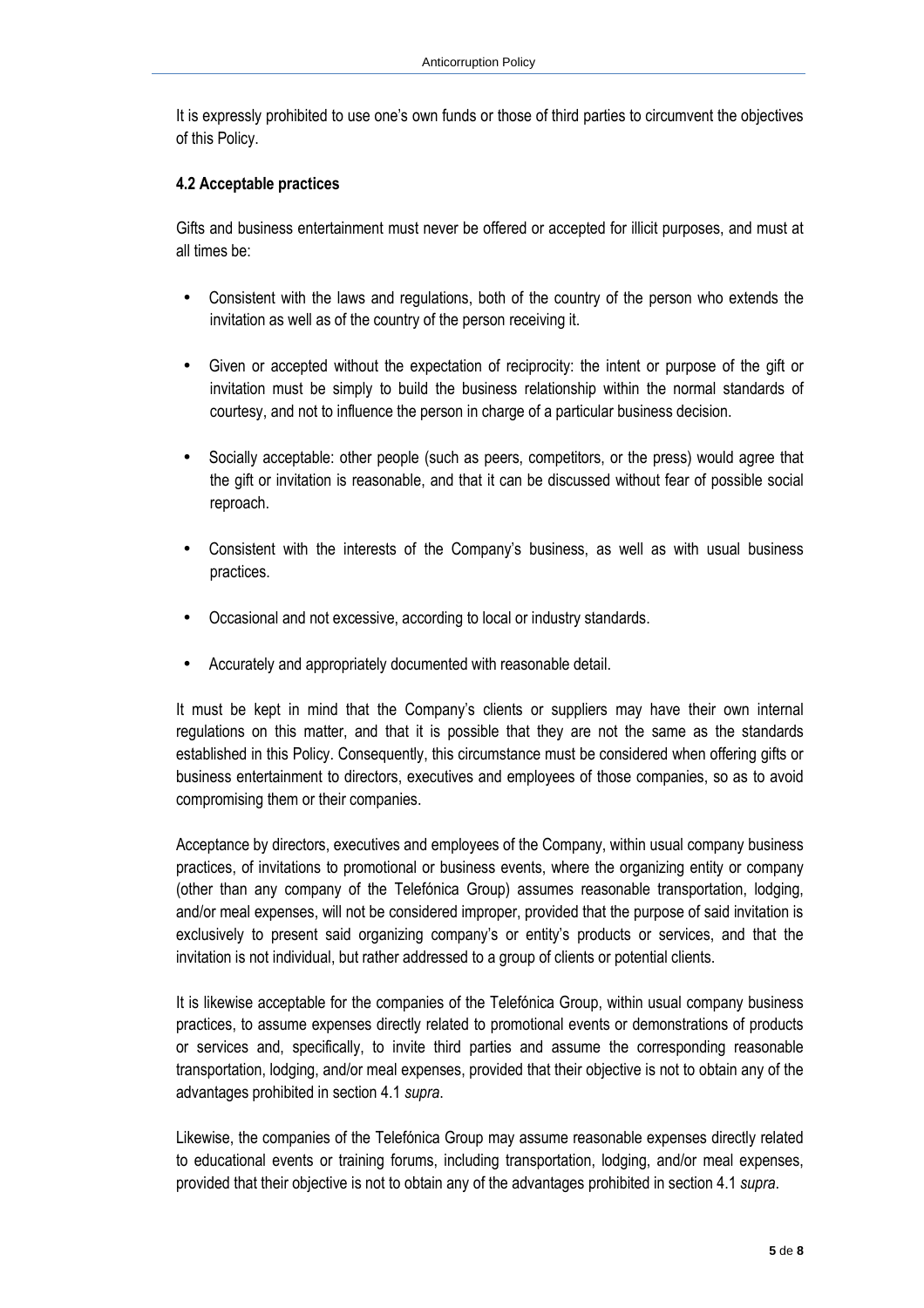#### **5. ACCOUNTING RECORDS**

The Company requires that a system of adequate internal accounting controls be maintained and that all transactions be properly and accurately reported and reflected with reasonable detail in the Company books and records. Our books must not contain false or misleading statements or entries, such as recording a gift or entertainment expense as something different. Transactions must never be intentionally wrongly recorded as to accounts, departments, or accounting period. Accurate, appropriate, and reasonably detailed documentation must be kept to support all transactions, and documents shall be preserved in accordance with the Company's document, information and management policies.

#### **6. BUSINESS PARTNERS**

The Company has established various mandatory rules regarding relationships with suppliers and other Business Partners.

The Company will not contract or engage in business with a Business Partner if it believes that there is a risk that this Business Partner will violate applicable anticorruption laws or any of the prohibitions set forth in this Policy. Prior to starting a business relationship with any Business Partner that will interact on behalf of the Company, especially when interacting with Public Officials/Employees, the Purchasing department (in the case of negotiations within its ambit), or the relevant operating area (for contracts not managed by Purchasing), must perform an appropriate assessment of the Business Partner to this effect, and will ensure that: (a) the contract with the Business Partner contains anticorruption representations and warranties, as well as a termination right in the event of noncompliance with these representations and warranties; (b) the Business Partner certifies compliance with anticorruption laws; and (c) the Company maintains records related to the engagement, certification, and assessment as to the Business Partner.

### **7. COOPERATION OF DIRECTORS, EXECUTIVES AND EMPLOYEES, TRAINING AND CERTIFICATIONS**

Cooperation of directors, employees and executives: compliance with this Policy is mandatory for all directors, executives and employees of the Company, who must provide full and honest cooperation as may be required from them in this regard.

Training: depending on their responsibilities, the Company may request the attendance of directors, executives and employees to training related to this Policy.

Certifications: the Company's directors and executives, who are responsible for establishing adequate controls and procedures to ensure compliance with this Policy, must certify every year (or, at any rate, before terminating their activities within the Company or when so required by the Company) compliance with what is set forth in this Policy, within their scope of responsibility, on the form attached here as Annex 1.

#### **8. DISCIPLINARY MEASURES**

**All directors, executives and employees are responsible for strict compliance with the provisions established herein, and directors and executives are responsible for explaining and publicizing this Policy among employees in their groups and monitoring their compliance.**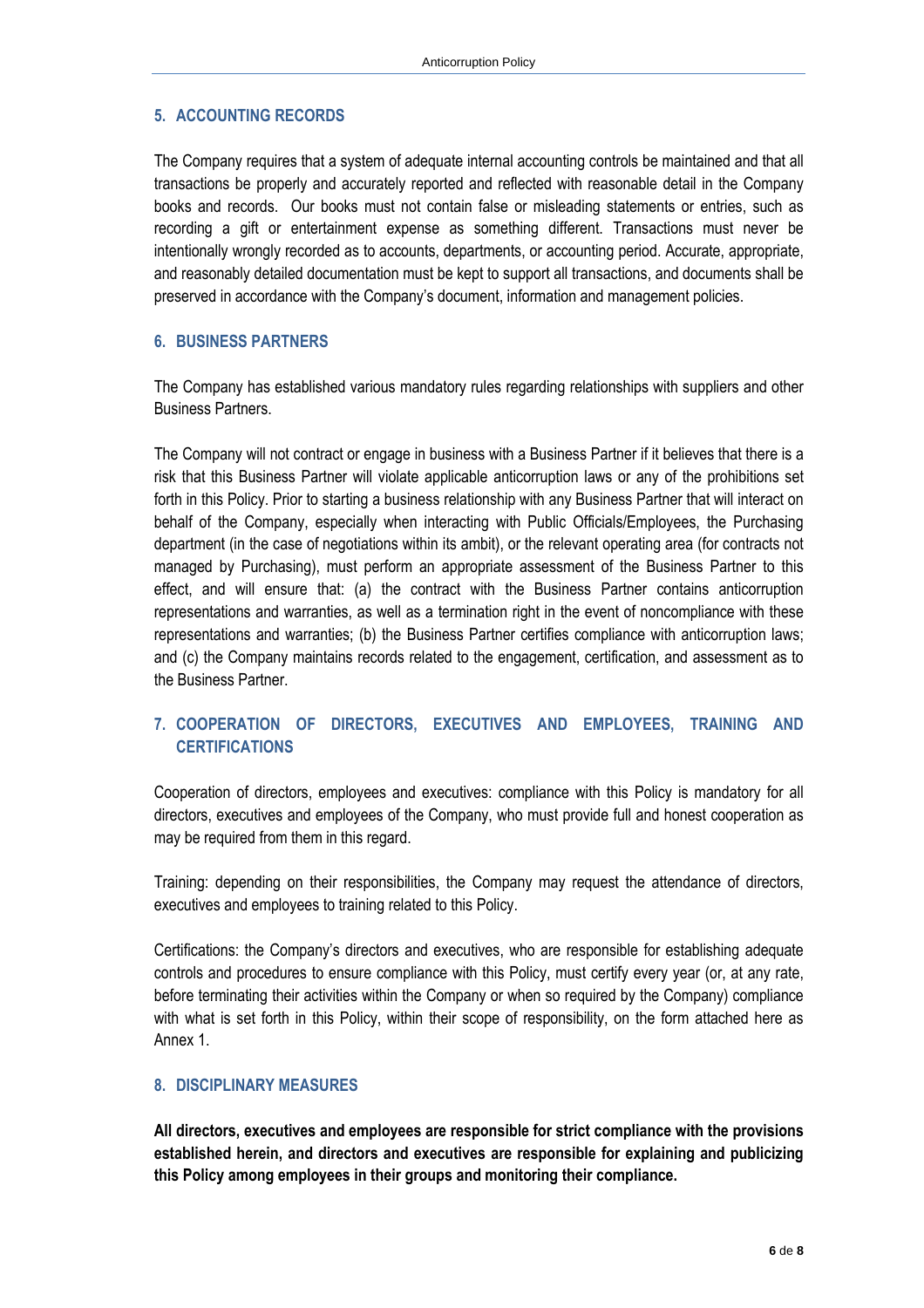Supervisory mechanisms will be implemented to verify that the Policy is being applied. If possible violations are detected, an appropriate investigation will be conducted. Regular audits will be performed and annual reports on the results will be provided to the relevant Audit Commission.

Any violation of this Policy shall be considered an infraction subject to disciplinary action to be determined by the Department of Human Resources, after having performed the appropriate analysis and in accordance with the applicable labor regime. Any form of corruption will be considered a grave offense.

#### **9. CONSULTATION AND REPORTING**

Directors, executives and employees should consult the Business Principles Office with any questions related to the implementation, application, or interpretation of this Policy. Any person who becomes aware of any violations or suspected violations of this Policy is expected to report it to the Company through the Business Principles Channel or by other means provided by the Company. The Company appreciates such cooperation and, in accordance with its policies, prohibits any retaliation against any person who makes a report in good faith.

#### **10. EFFECTIVE DATE**

This Policy shall be effective as of the date of approval by the Board of Directors of Telefónica, S.A.